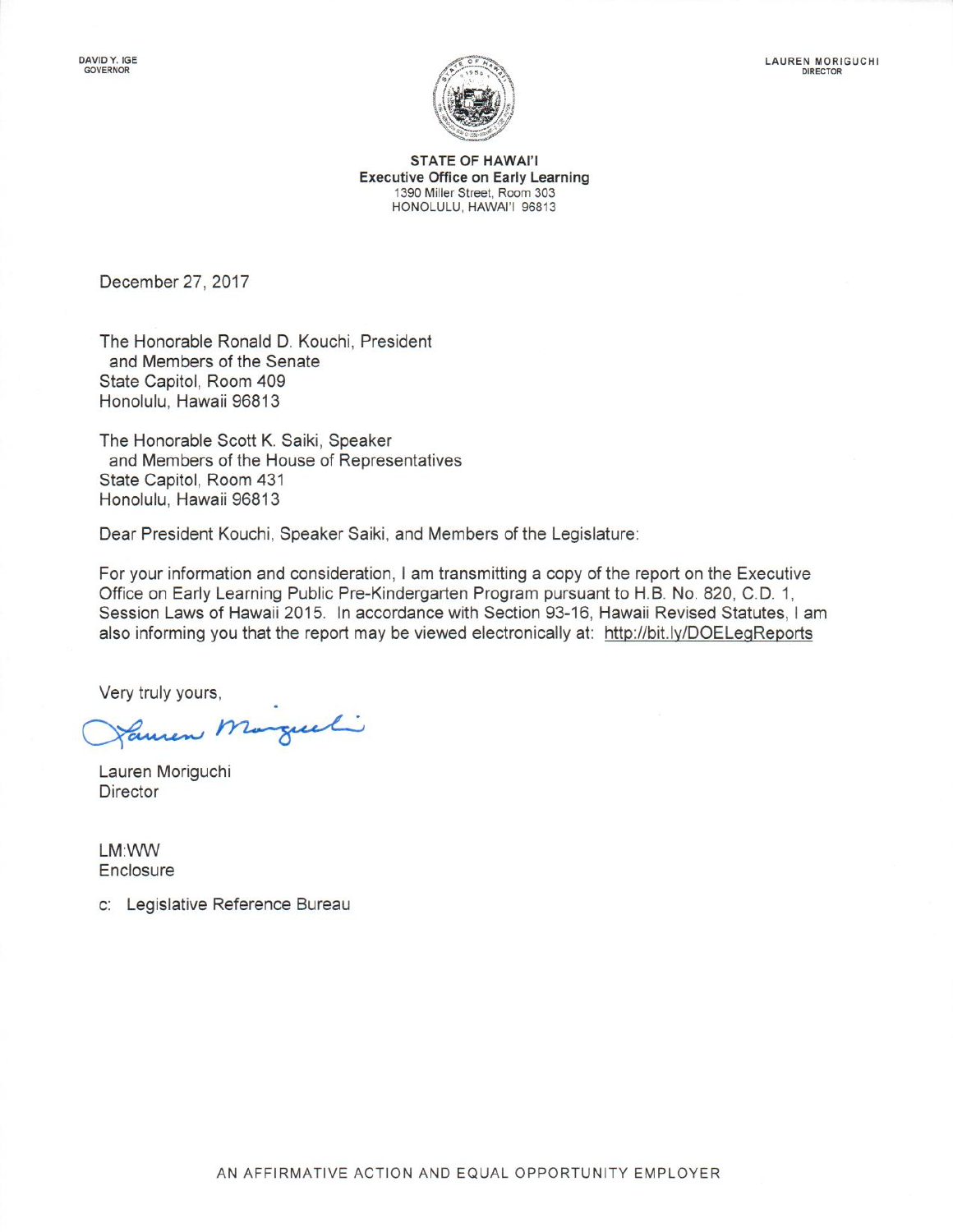

# **Report to the 2018 Legislature: Executive Office on Early Learning Public Pre‐Kindergarten Program December 27, 2017**

## **History**

The Executive Office on Early Learning (EOEL) was established by Act 178, Regular Session of 2012, and signed into law in June 2012. EOEL is charged with developing an early childhood development and education system that shall ensure a spectrum of high-quality, developmentally appropriate early learning opportunities for Hawaii's children, from prenatal care until the time they enter kindergarten. Act 122, Session Laws of Hawaii 2014, appropriated \$3 million for the establishment of Hawaii's first State‐funded pre‐kindergarten program. EOEL launched the EOEL Public Pre‐Kindergarten Program (Program), through a partnership with the Hawaii Department of Education (HIDOE), at 18 schools and 20 classrooms across the state starting the 2014‐15 school year. The Program, which was statutorily established by Act 109, Regular Session of 2015, is currently in 19 schools and 21 classrooms. Five new classrooms will start in the 2018‐19 school year with funding provided through Act 49, Session Laws of Hawaii 2017, bringing the total to 24 schools and 26 classrooms. The Legislature, also recognizing the importance of a high-quality program in making an investment in early learning worthwhile, funded in the same act the Early Learning Induction Program, to help prepare schools with new classrooms to provide high-quality experiences for their incoming students.

On July 1, 2015, EOEL was transferred from the Office of the Governor to become attached to HIDOE for administrative purposes only.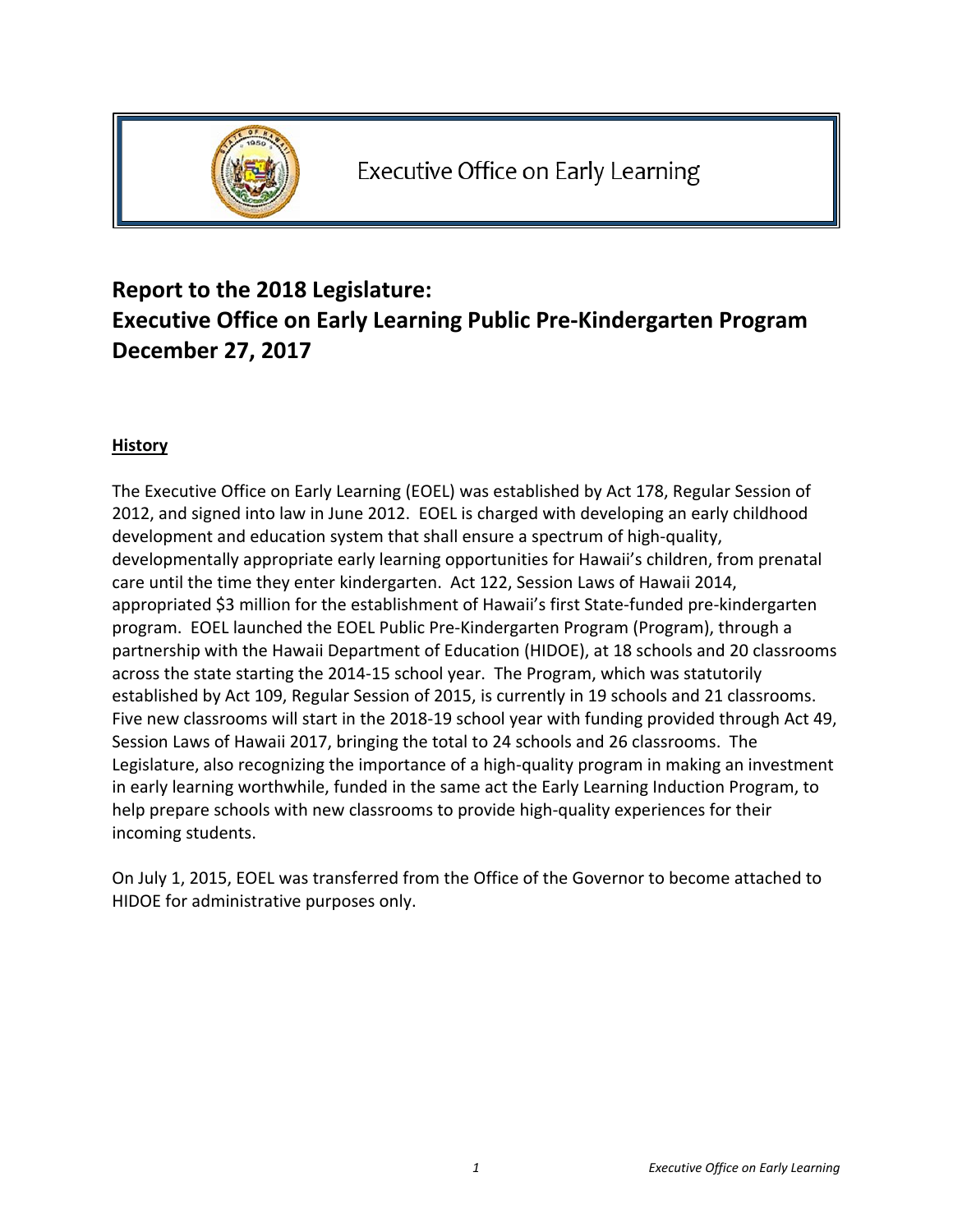### **Status Update**

The chart below addresses the following information with respect to the Program as of December 12, 2017:

- **1. The number of classrooms established & their locations;**
- **2. The number of children enrolled at each school and aggregate data explaining how the program is prioritizing underserved or at‐risk children;**
- **3. The number of applicants who were placed on a waitlist for the program & at which schools;**

|               |                | # of           | # of            | English<br>Language | Special        |                  |
|---------------|----------------|----------------|-----------------|---------------------|----------------|------------------|
| Island        | School         | Classrooms     | <b>Students</b> | <b>Learners</b>     | Education      | <b>Wait List</b> |
| <b>Hawaii</b> | <b>Honokaa</b> | 1              | 17              | $\Omega$            | $\Omega$       | $\Omega$         |
|               | <b>Hookena</b> | $\mathbf{1}$   | 16              | $\overline{2}$      | $\overline{2}$ | $\bf{0}$         |
|               | Keeau          | $\mathbf{1}$   | 20              | $\mathbf{0}$        | $\mathbf{0}$   | 5                |
|               | Keonepoko      | $\mathbf{1}$   | 17              | $\overline{2}$      | $\Omega$       | $\Omega$         |
|               | Konawaena      | $\mathbf{1}$   | 20              | 0                   | $\mathbf{1}$   | 13               |
|               | Mt. View       | $\mathbf{1}$   | 19              | $\bf{0}$            | $\bf{0}$       | $\overline{7}$   |
|               | <b>Naalehu</b> | $\overline{2}$ | 34              | $\mathbf{0}$        | $\overline{0}$ | $\mathbf{0}$     |
|               | Pahala         | $\mathbf{1}$   | 13              | $\mathbf{0}$        | $\Omega$       | $\Omega$         |
|               | Pahoa          | $\mathbf{1}$   | 20              | $\overline{2}$      | $\bf{0}$       | 3                |
| Kauai         | <b>Eleele</b>  | $\mathbf{1}$   | 19              | $\mathbf{0}$        | $\mathbf{0}$   | $\mathbf{1}$     |
|               | Kekaha         | $\mathbf{1}$   | 20              | $\mathbf 0$         | $\mathbf{1}$   | $\mathbf{1}$     |
| Lanai         | Lanai          | $\mathbf{1}$   | 18              | 3                   | $\mathbf{1}$   | $\bf{0}$         |
| Maui          | Hana           | $\mathbf{1}$   | 6               | $\mathbf{0}$        | $\mathbf{0}$   | $\mathbf 0$      |
| Molokai       | Kaunakakai     | $\mathbf{1}$   | 20              | 0                   | $\mathbf{0}$   | $\mathbf 0$      |
| Oahu          | Keolu          | $\overline{1}$ | 20              | $\overline{0}$      | $\overline{0}$ | $\overline{4}$   |
|               | Linapuni       | $\overline{2}$ | 40              | 14                  | $\overline{2}$ | 3                |
|               | Nanakuli       | $\overline{1}$ | 20              | $\overline{0}$      | $\overline{0}$ | 5                |
|               | Waiahole       | $\overline{1}$ | 14              | $\overline{0}$      | $\overline{0}$ | $\overline{0}$   |
|               | Waialua        | $\mathbf{1}$   | 20              | $\overline{0}$      | $\overline{0}$ | $\overline{4}$   |

Notes:

- Until June 30, 2015, priority was given to those whose family income was no more than 200% of the federal poverty level guidelines for Hawaii (FPL). Since then, the income criteria has been updated twice to increase access for families: to 250% of FPL as of July 1, 2015 (Act 109, Regular Session of 2015), and to 300% of FPL as of July 1, 2017 (Act 202, Regular Session of 2017).
- Enrollment is on a continuous basis throughout the school year.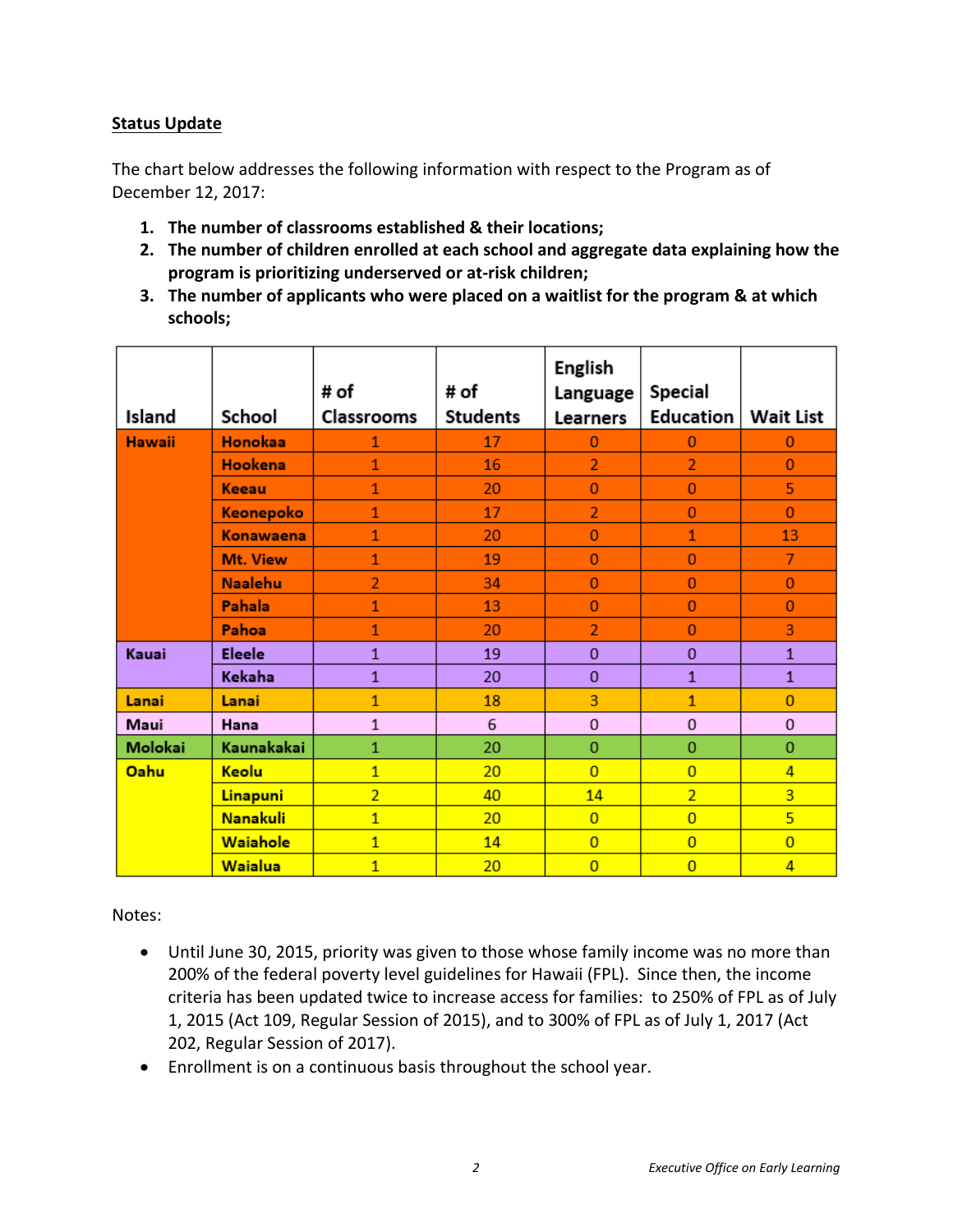

### **Program Staffing**

 Classroom Teachers Educational Assistants Resource Teachers Educational Specialist

### **4. Description of the basic elements of each classroom**

- Positive interactions among children;
- Sustained conversations and interaction among children and teachers;
- Instruction and environment that promote academic and social-emotional learning simultaneously;
- Child-initiated activities facilitated by responsive, nurturing teachers;
- Collaborative partnerships with families that are respectful of their communities and culture; and
- Ongoing coaching, mentoring, and active learning communities for educators and their principals, to help them master essential competencies.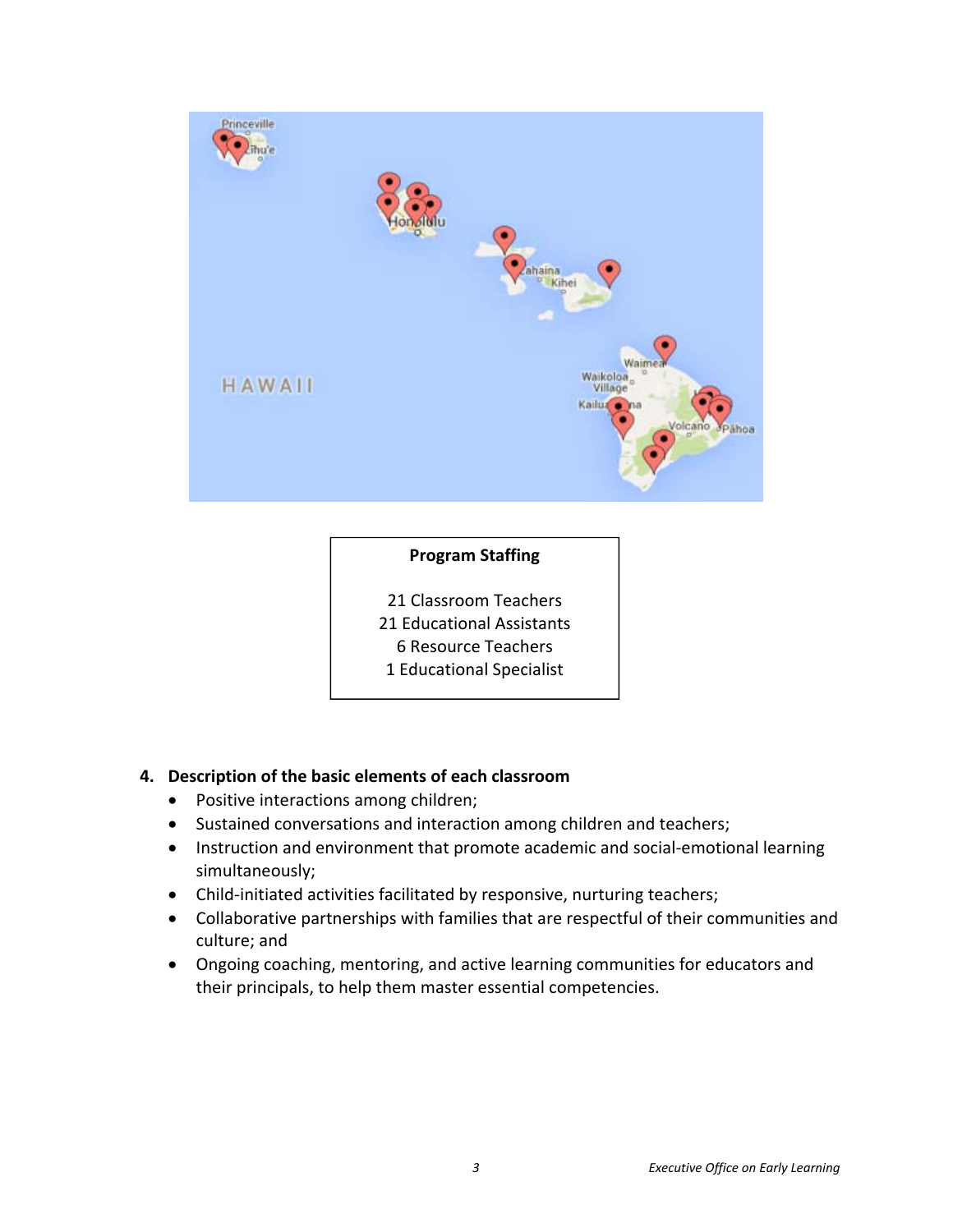- **5. Description of high‐quality standards incorporated in each classroom &**
- **6. The degree to which the program's standards, as incorporated in each classroom, are meeting the research‐based National Institute for Early Education Research Quality Standards Benchmarks**

| <b>NIEER Benchmark</b>                                                                                         | <b>EOEL Public Pre-Kindergarten</b><br>Program                                                                                                                                         | <b>Meets the NIEER benchmark?</b>                                         |
|----------------------------------------------------------------------------------------------------------------|----------------------------------------------------------------------------------------------------------------------------------------------------------------------------------------|---------------------------------------------------------------------------|
| <b>Comprehensive early learning &amp;</b><br>development standards                                             | Hawaii Early Learning and<br>Development Standards, which<br>are aligned with HIDOE Common<br>Core Standards and culturally<br>sensitive, are utilized in all<br>classrooms.           | Yes                                                                       |
| Lead teachers must have a BA                                                                                   | HIDOE must hire lead teachers<br>with a BA and teaching license in<br>the State of Hawaii.                                                                                             | Yes                                                                       |
| Lead teachers must have a<br>specialization in pre-k                                                           | Currently, 20% of Program<br>teachers have a specialization in<br>pre-k.                                                                                                               | No                                                                        |
| Assistant teachers must have a<br><b>Child Development Associate or</b><br>equivalent                          | <b>Educational Assistants must have</b><br>an Associate's Degree.                                                                                                                      | No                                                                        |
| Teachers must receive >15 hours<br>of professional development each<br>year                                    | Teachers are provided $\geq$ 10 days<br>$( \geq 160$ hours) for professional<br>development in addition to<br>opportunities to participate in<br>professional learning<br>communities. | Yes                                                                       |
| Maximum class size: 20 or lower                                                                                | Maximum class size: 20.                                                                                                                                                                | Yes                                                                       |
| Staff-child ratio: 1:10 or better                                                                              | Required staff-child ratio: 1:10.                                                                                                                                                      | Yes                                                                       |
| Vision, hearing, and health<br>screening and referral are<br>required, along with >1 family<br>support service | Hawaii State law requires all<br>students to meet health<br>examination and immunization<br>requirements before they may<br>attend any public or private school<br>in the state.       | Yes                                                                       |
| At least 1 meal is provided per<br>day                                                                         | Lunch is offered daily. Families<br>may also enroll their child in the<br>breakfast program.                                                                                           | Yes                                                                       |
| Site visits are required as part of a<br>monitoring/continuous quality<br>improvement system                   | Structured classroom observations<br>are conducted more than once a<br>year and used to improve<br>classroom practices.                                                                | Yes                                                                       |
| <b>NIEER's Highest Quality Score = 10</b>                                                                      |                                                                                                                                                                                        | <b>EOEL Public Pre-Kindergarten</b><br><b>Program's Quality Score = 8</b> |